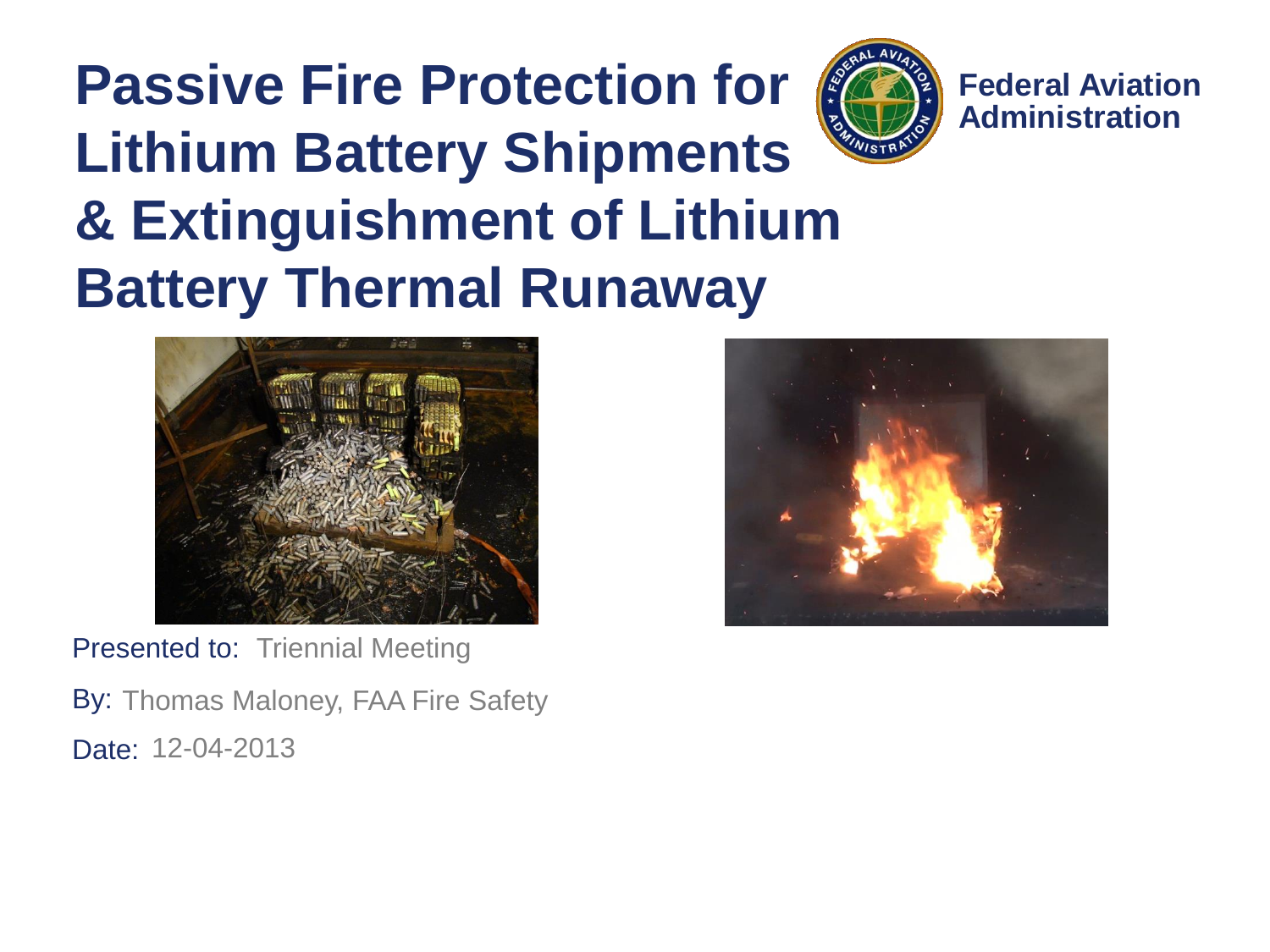## **Background**

- **Lithium batteries have been the cause of fires in small personal electronic devices and larger "bulk" quantities and continue to grow in popularity and use.**
	- Small-scale incidents
		- Approximately 64 cargo/baggage incidents have been recorded by the FAA since 1991. [3]
	- Incidents involving large quantities of cells
		- A battery fire caused an accident in Dubai in 2010. [2]
		- An aircraft fire involving lithium batteries occurred in 2006. [1]
		- Numerous lithium-ion car fires have occurred.
	- Properly extinguishing lithium battery fires involves ensuring that cell-to-cell propagation of thermal runaway is prevented; Thermal runaway of a single cell lasts for only a short time and wouldn't be as much of a hazard if propagation was prevented.

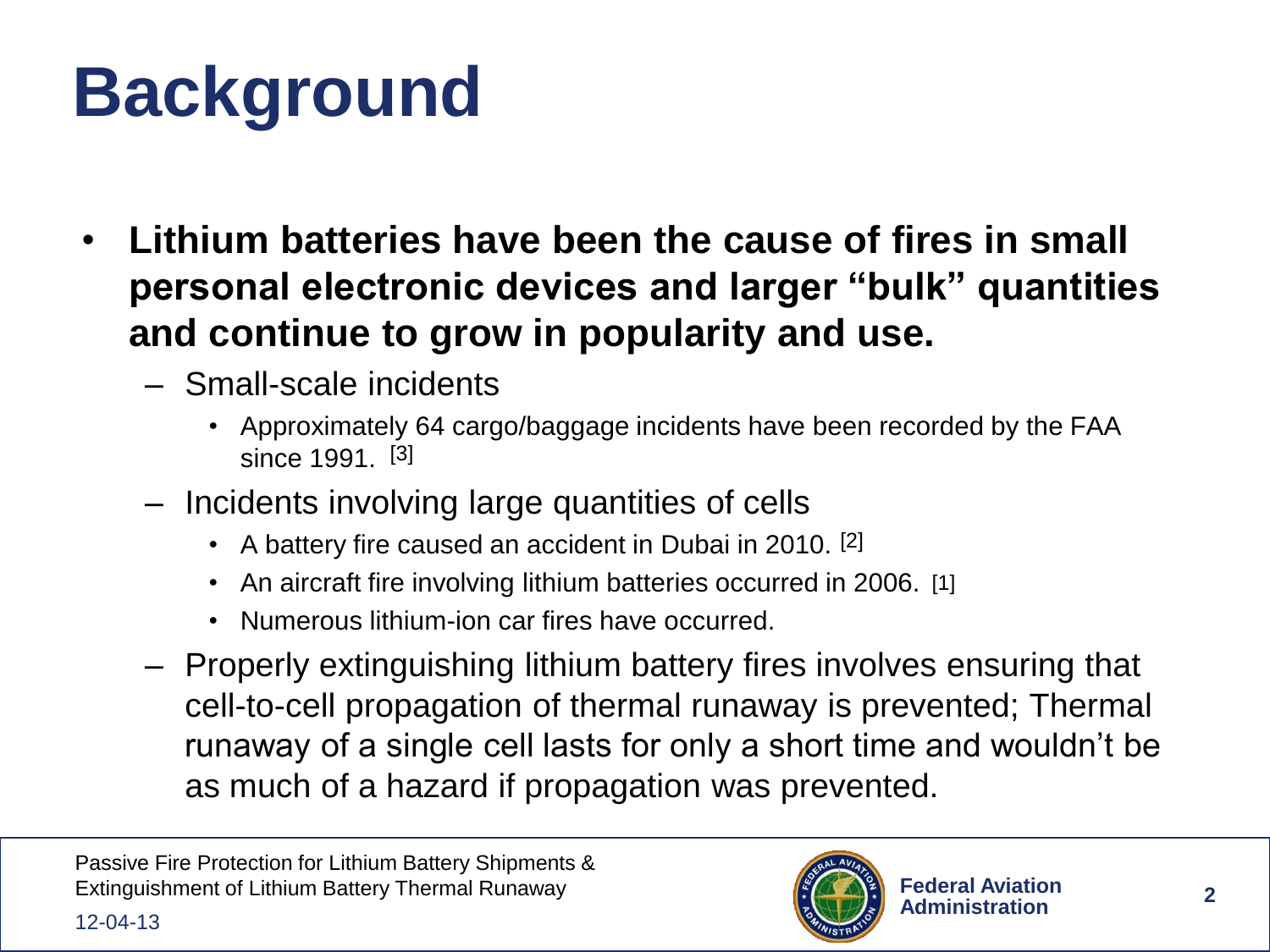# **Introduction (packaging)**

- **Batteries are shipped in various configurations.**
	- Lithium-ion and lithium-metal cells are generally shipped either adjacent to each other without any separation *or* with a divider material such as cardboard or foam.
	- Lithium-ion-polymer batteries are generally placed individually in a molded plastic carton.



Li-Ion



Li-Ion-Po

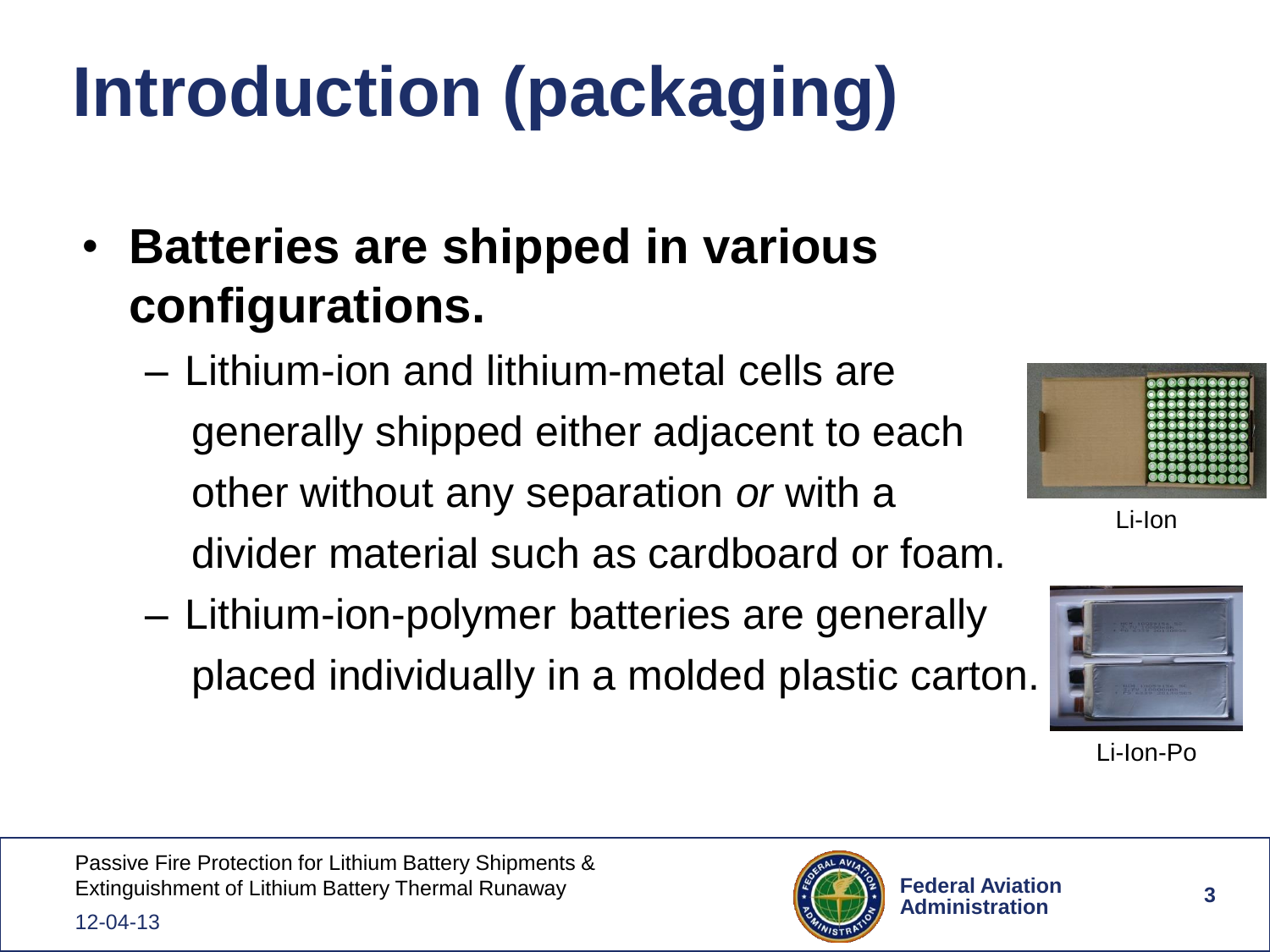## **Objective (packaging)**

- **The objective of the packaging study was to determine an effective packaging configuration to prevent the propagation of thermal runaway of 18650-sized batteries.**
	- Vary state-of-charge of the cells. (based on 2600 mah capacity)
	- Vary divider materials.
		- Cardboard
		- Cardboard treated with fire-retardant spray
		- Aramid
		- ABS plastic
		- Aluminum
	- Water packet above the cells.





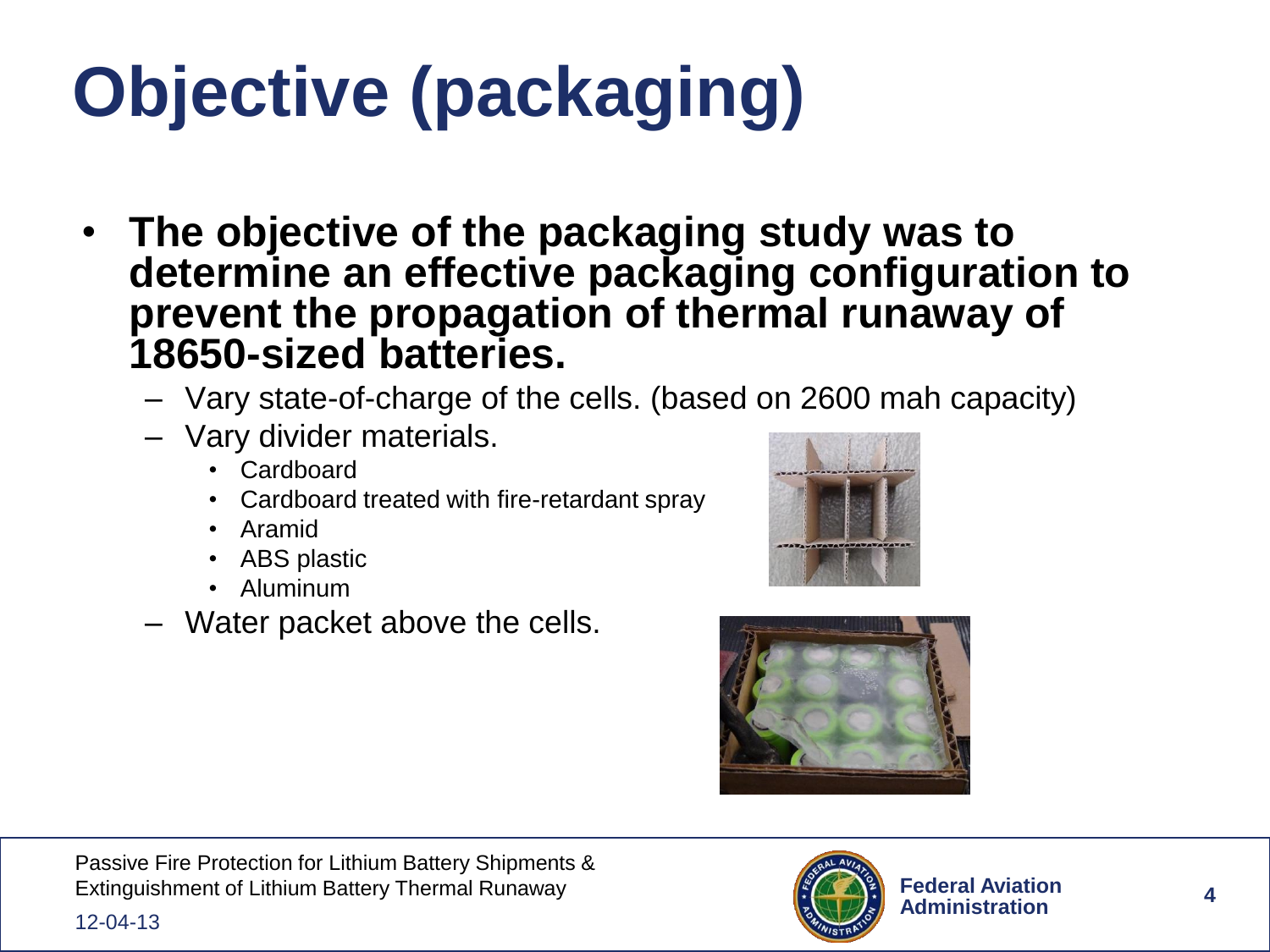# **Setup (packaging)**

• **Tests were performed in battery boxes with a 16 cell capacity and a thermocouple on each cell.**





- **One of the 16 cells was replaced with a cartridge heater which was used to initiate thermal-runaway in the adjacent cells.**
- **Tests were conducted within a 64 ft³ chamber with a constant ambient air temperature.**

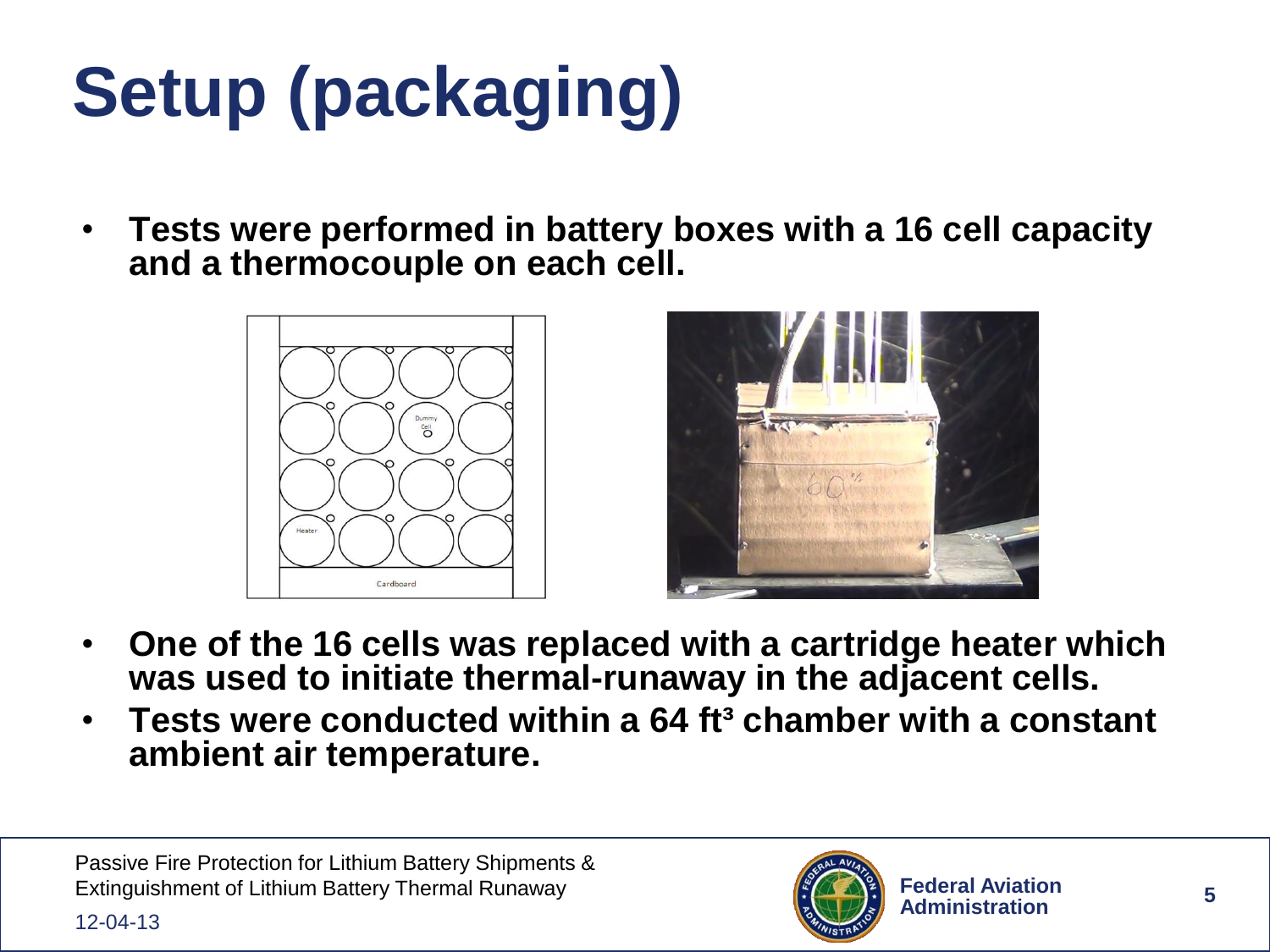## **Test Procedures (packaging)**

- **Data collection began and the heater was powered on.**
- **When the first cell began thermal runaway the heater was powered off.**
- **Data collection continued until all cells propagated** *or* **Temperature decreased enough to signal that propagation would no longer occur.**

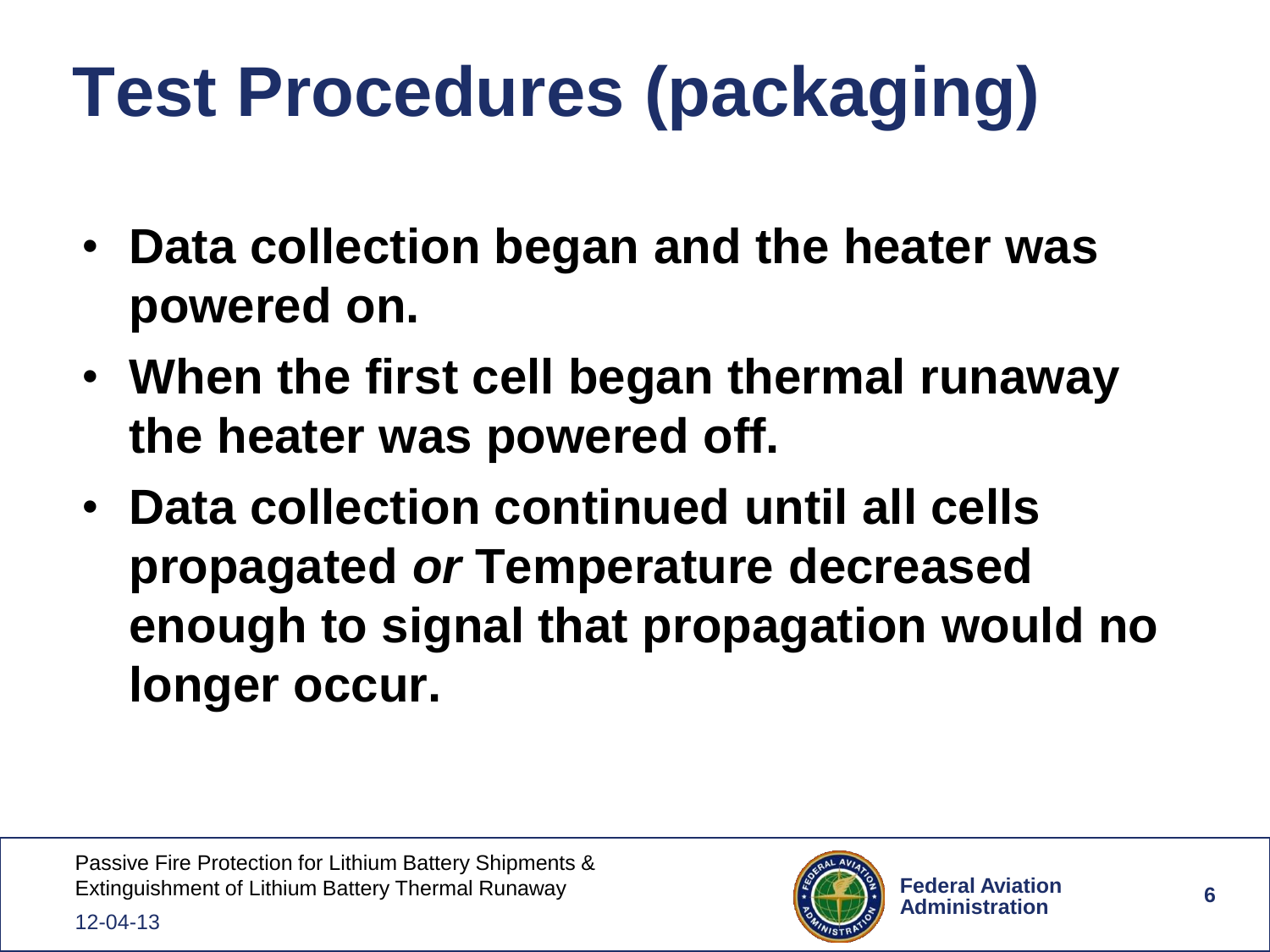## **Tests Performed (packaging)**

| State of<br>Charge | Cardboard<br>Separators (as<br>shipped) | <b>Aluminum</b><br><b>Separators</b> | <b>Fire Retardant</b><br>Cardboard | <b>Water Pack</b><br>Above the<br><b>Cells</b> | <b>Acrylic</b> |
|--------------------|-----------------------------------------|--------------------------------------|------------------------------------|------------------------------------------------|----------------|
| 30%                |                                         |                                      |                                    |                                                |                |
| 40%                |                                         |                                      |                                    |                                                |                |
| 50%                | x2                                      |                                      |                                    |                                                |                |
| 60%                |                                         |                                      |                                    |                                                |                |
| 70%                |                                         |                                      |                                    |                                                |                |
| 80%                |                                         |                                      |                                    |                                                |                |
| 90%                |                                         |                                      |                                    |                                                |                |
| 100%               |                                         |                                      |                                    |                                                |                |

Passive Fire Protection for Lithium Battery Shipments & Extinguishment of Lithium Battery Thermal Runaway

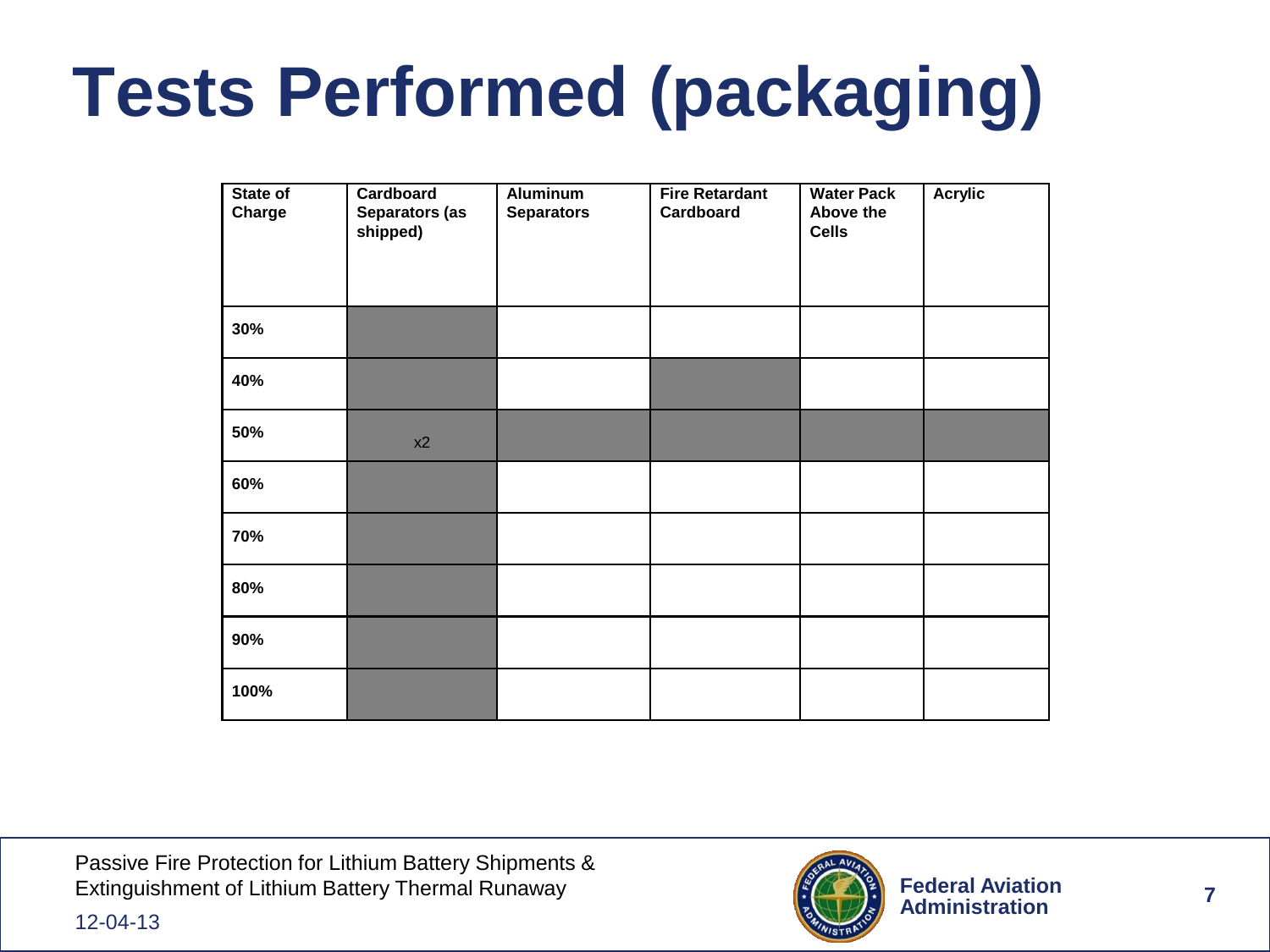# **Data Processing (packaging)**

- **Tests were quantified in two ways:**
	- Tests were quantified by the average of the peak temperatures.

– Tests were quantified by the amount of time required for complete propagation.



• **Other qualitative results were observed.**

Passive Fire Protection for Lithium Battery Shipments & Extinguishment of Lithium Battery Thermal Runaway

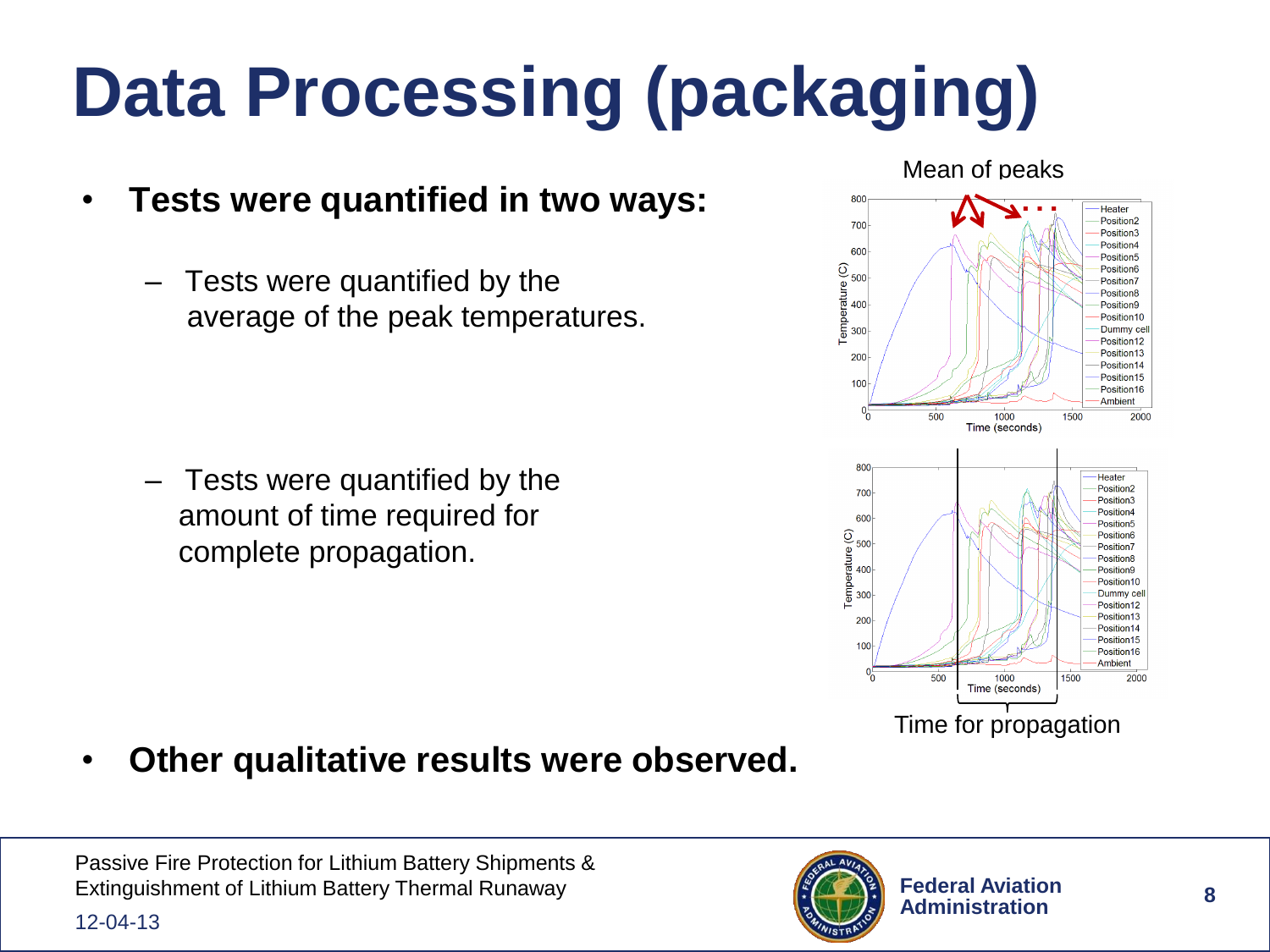## **Results (packaging): temperature**



- **The average maximum temperature of the cells increased as state-of-charge increased.**
- **Insulating materials decreased the temperatures.**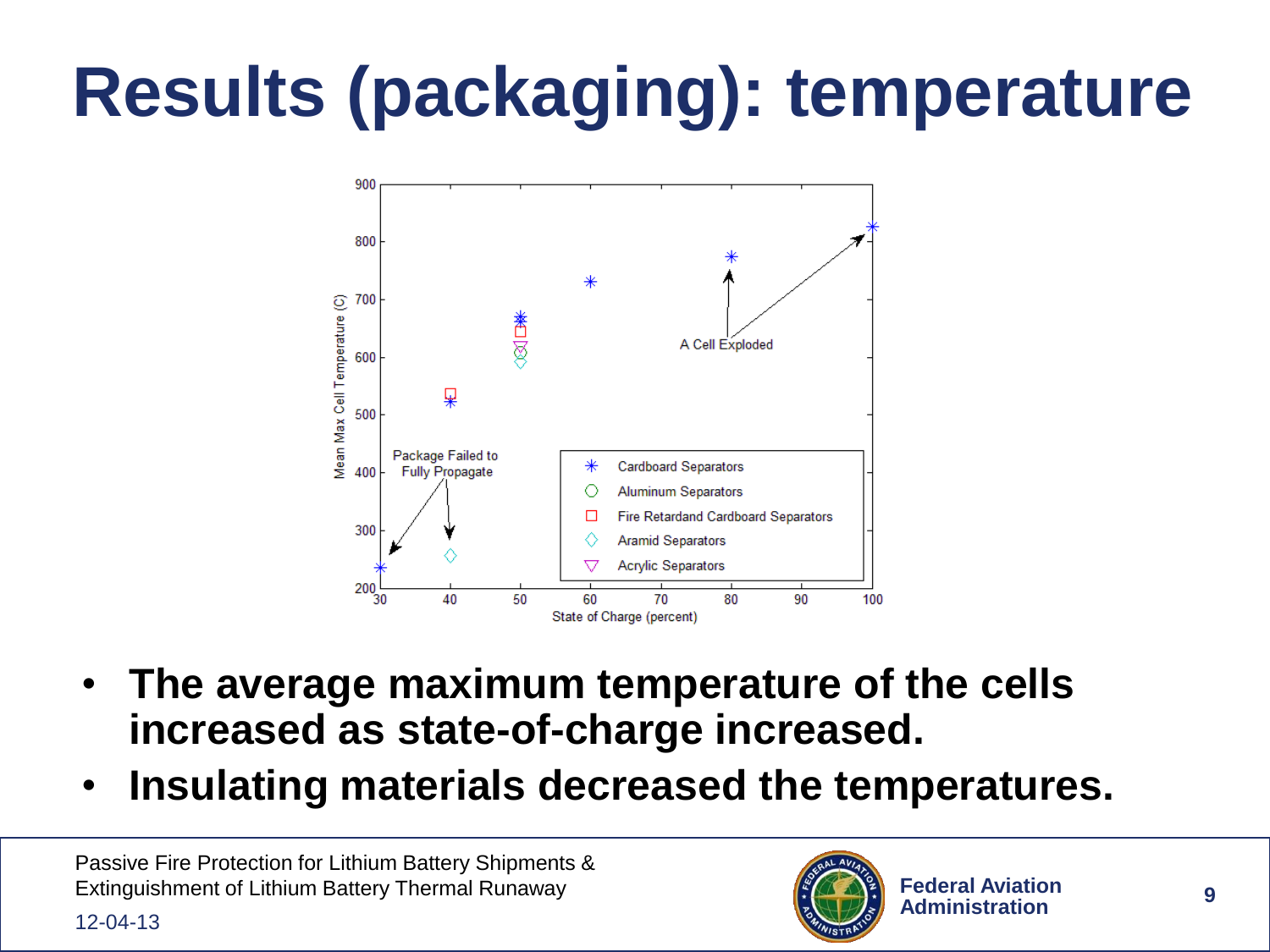#### **Results (packaging): propagation time**



- **The time required for the entire package to burn increased as state-of-charge decreased.**
- **Insulating divider materials increased the propagation time of the package.**

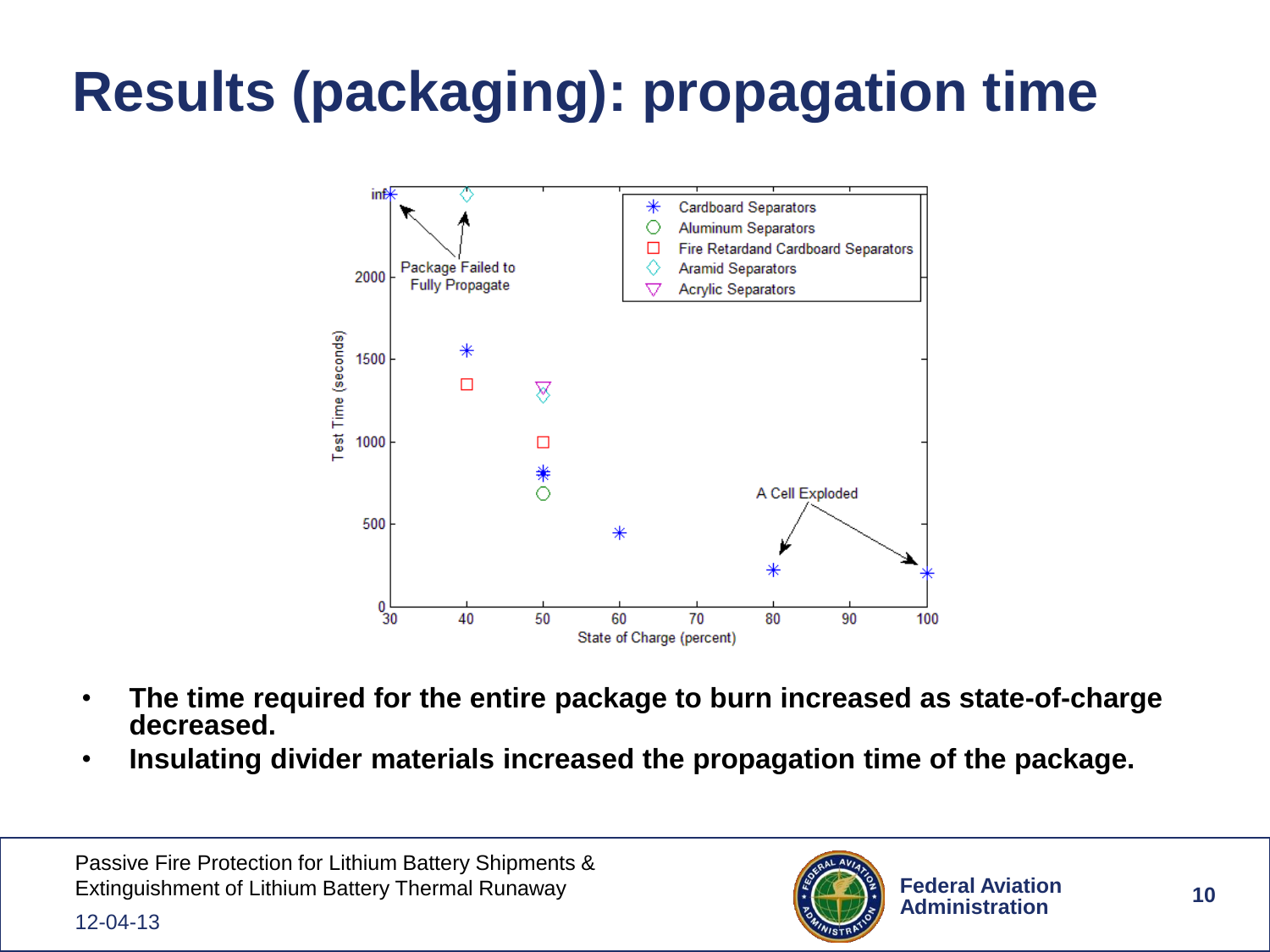## **Other Results (packaging)**

• **The packet of water above the cells prevented propagation.**

- **Explosions of the cells stopped propagation.**
- **Packages with the treated cardboard remained intact with cells at 50% SOC**









Un-treated Treated

Passive Fire Protection for Lithium Battery Shipments & Extinguishment of Lithium Battery Thermal Runaway

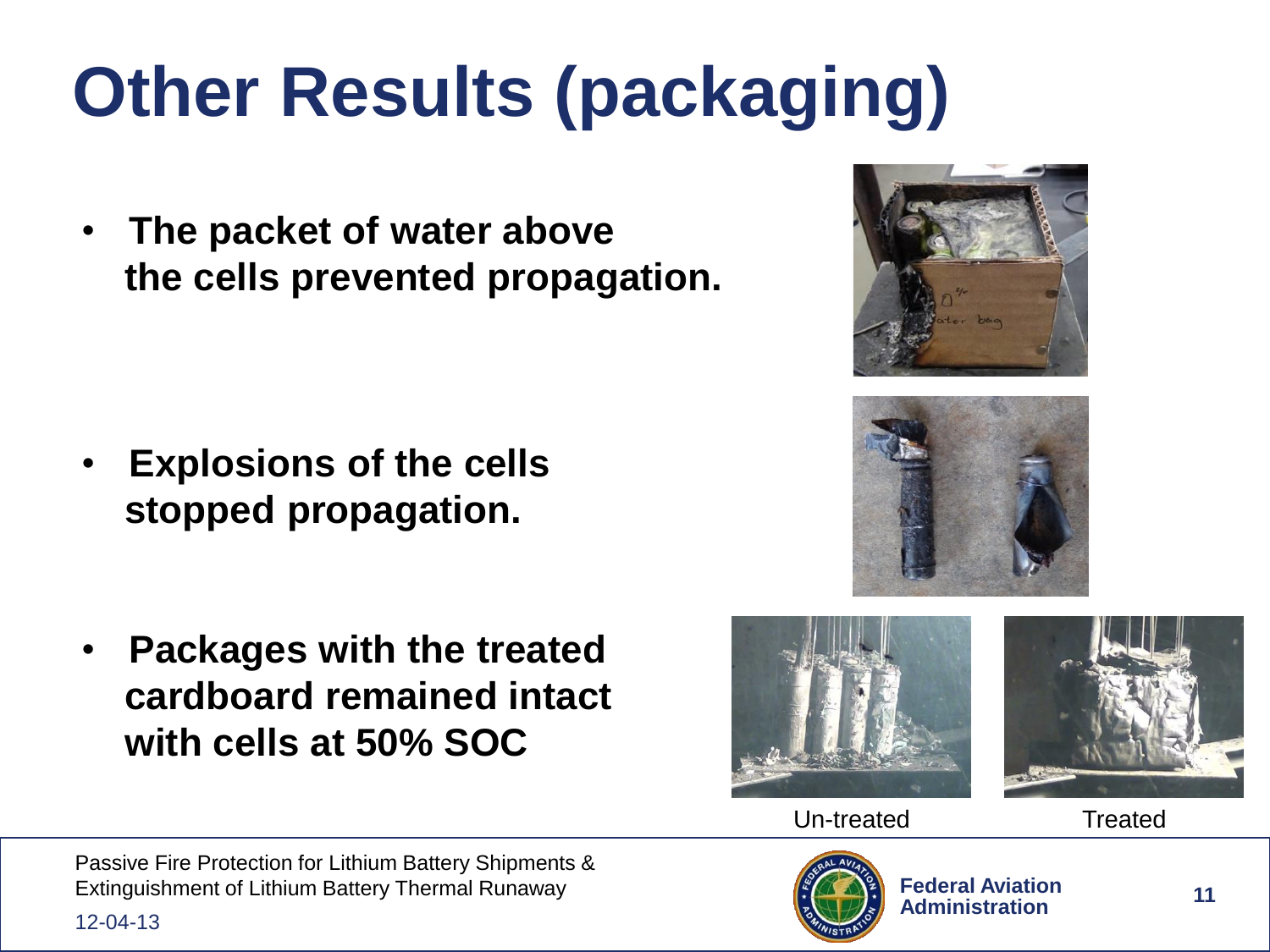# **Summary (packaging)**

- **The temperature of the cells** *increases* **with higher states of charge.**
- **The temperature of the cells** *decreases* **with insulative materials (Propagation slows down so cells have more time to cool).**
- **The time required for a package to burn**  *decreases* **as state-of-charge increases.**
- **The time required for a package to burn**  *increases* **with more insulative materials.**

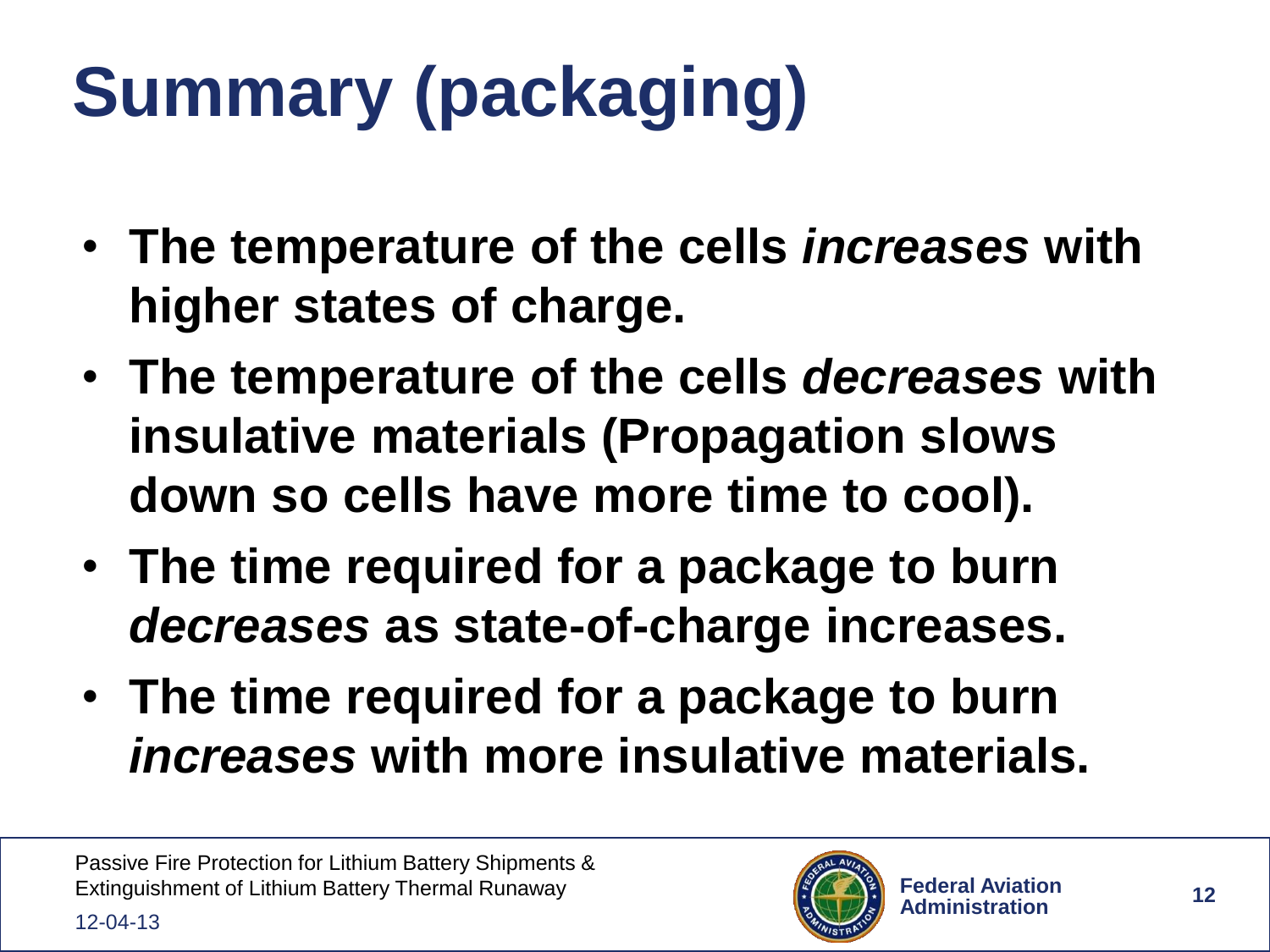## **Introduction (Extinguishment)**

- **Battery Fire Extinguishment**
	- Previous tests at the FAA showed that water was effective at stopping thermal-runaway of a lithium battery.
	- Battery companies suggest a variety of extinguishing agents such as dry chem., CO2, Foam, Lith-X, Powdered graphite and Water

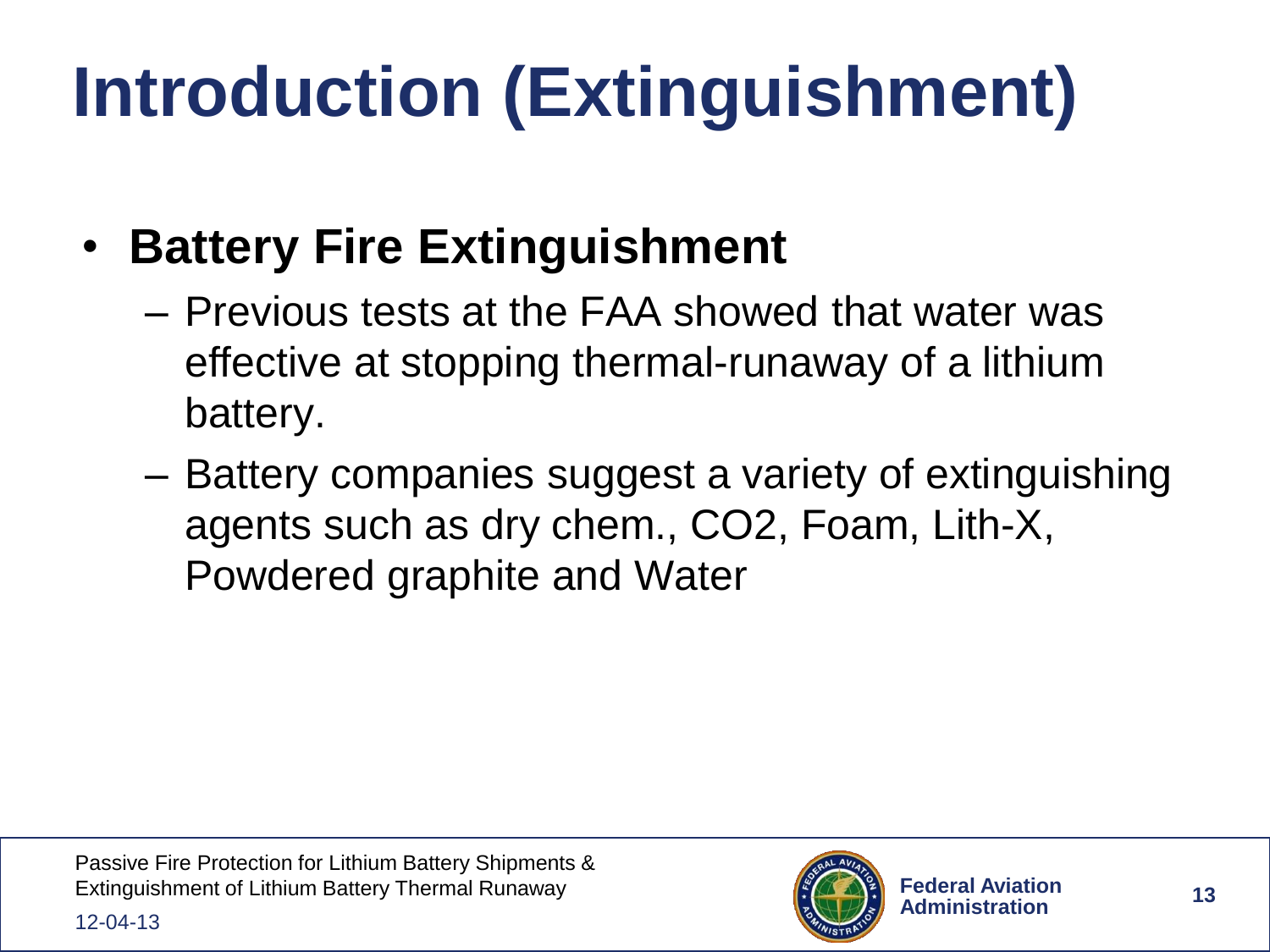## **Objective**

- **The objective of the extinguishment study was to determine the effectiveness of fire extinguishing agents in preventing thermal-runaway propagation.**
	- Cooling effectiveness with a hot-plate: Water, AF-31, AF-21, Aqueous A-B-D Agent, Novec 1230, Purple-K, Halotron, Halon 1211, Fe-36, FM-200
	- Handheld extinguishing agents on a lithium battery fire: Water, AF-31, AF-21, Aqueous A-B-D Agent, Novec 1230, Purple-K, Halotron, Halon 1211, Fe-36, FM-200

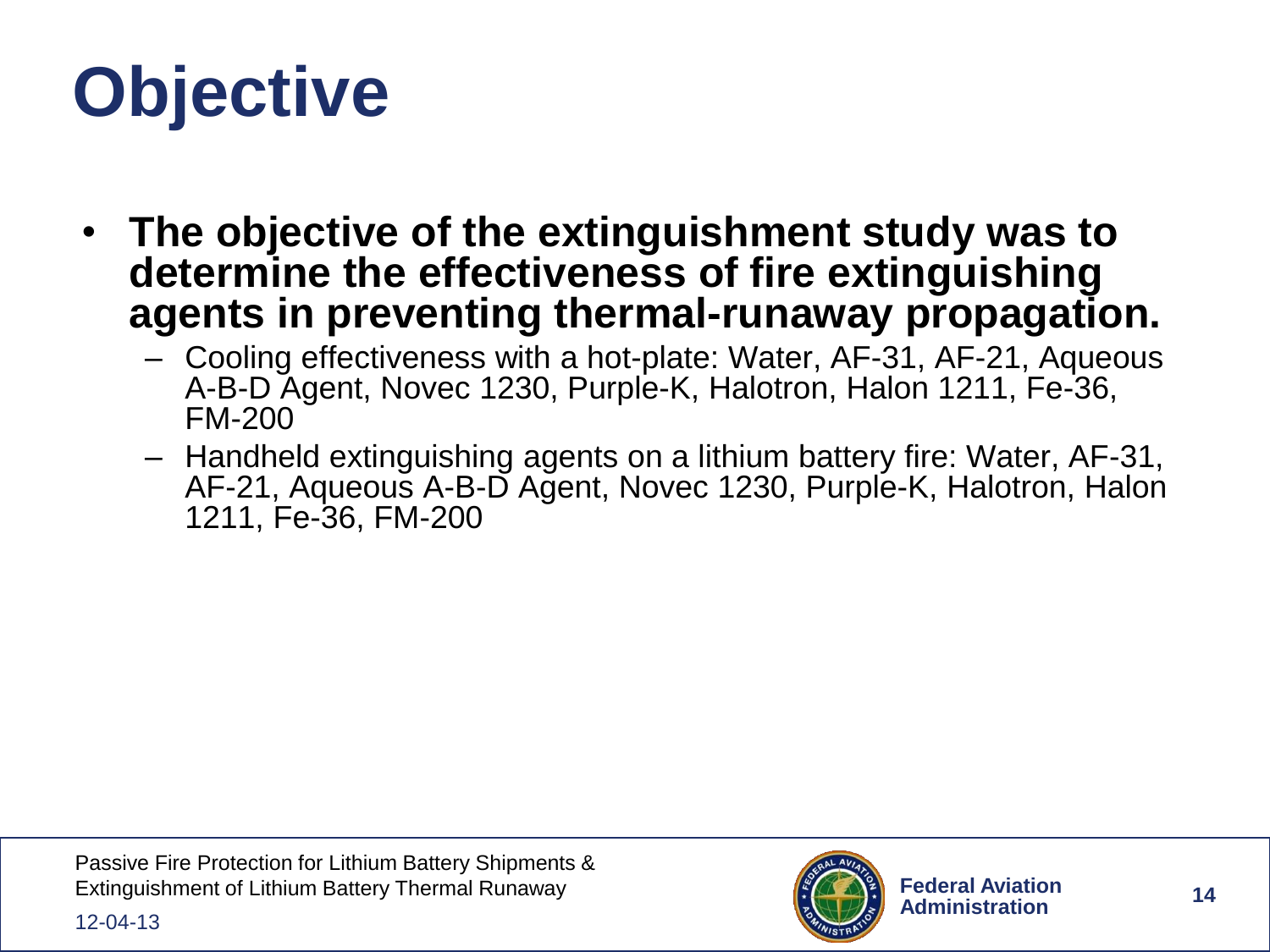## **Setup (extinguishment)**

• **Hotplate Tests: Extinguishing agents were applied to a hotplate from 8 inches above the plate and temperature drop was recorded.**

![](_page_14_Picture_2.jpeg)

• **Lithium Battery Tests: 5 cells (Li-Ion and Li-Metal) and a cartridge heater were aligned, thermal runaway was initiated and the effectiveness of each agent was recorded.**

![](_page_14_Picture_4.jpeg)

![](_page_14_Picture_6.jpeg)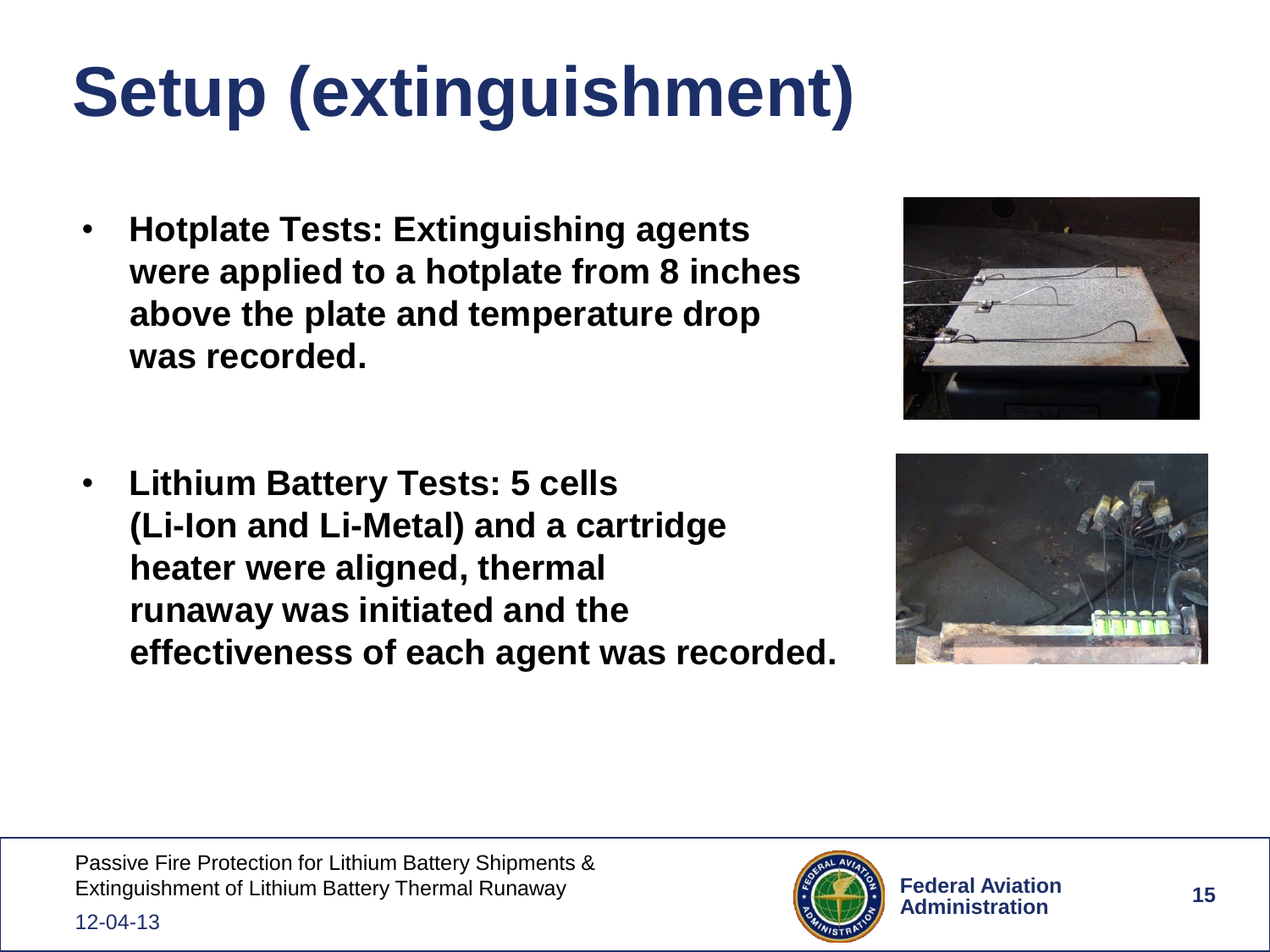## **Tests Performed (extinguishment)**

|                           |                            | <b>Hot Plate</b> | Lithium-ion | Lithium-metal |
|---------------------------|----------------------------|------------------|-------------|---------------|
|                           | <b>Baseline (No Agent)</b> | X4               | X4          | $\chi_{7}$    |
|                           | Water                      | X14              | X3          | X1            |
|                           | <b>Aqueous A-B-D</b>       | X5               | X3          | X1            |
|                           | AF-21                      | X2               | X3          | X1            |
|                           | <b>AF-31</b>               | X4               | X2          | X1            |
| Various                   | <b>Novec 1230</b>          | X <sub>6</sub>   | X3          | X1            |
| volumes of                | <b>Halon 1211</b>          | X4               | X2          | X1            |
| each agent<br>were tested | <b>FM-200</b>              | X2               | X2          | X2            |
|                           | <b>Halotron I</b>          | X3               | X2          | X2            |
|                           | <b>FE-36</b>               | X2               | X1          | X2            |
|                           | Purple-K                   | X1               | X2          | X1            |
|                           | CO <sub>2</sub>            |                  | X2          |               |

Passive Fire Protection for Lithium Battery Shipments & Extinguishment of Lithium Battery Thermal Runaway

![](_page_15_Picture_3.jpeg)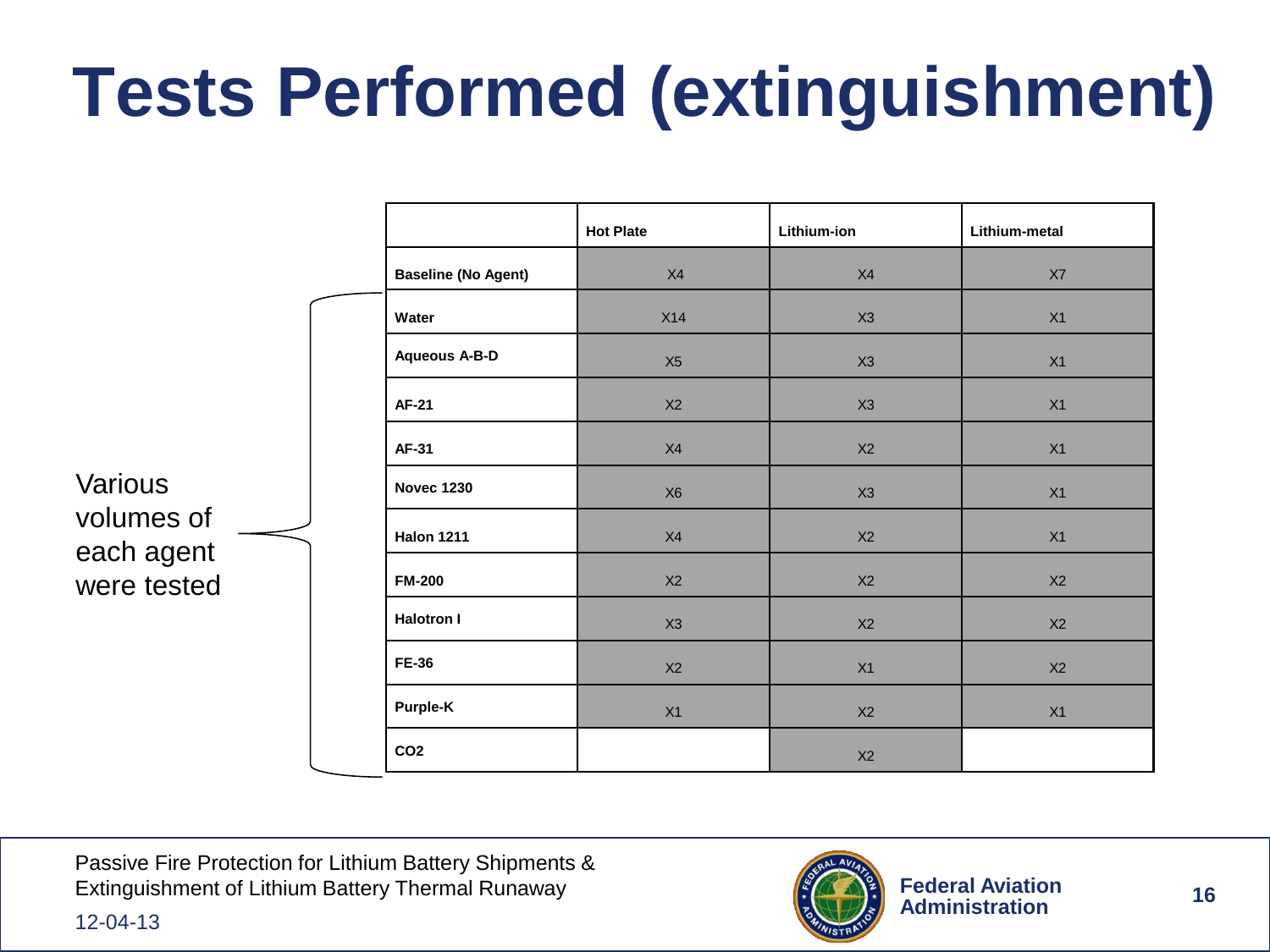## **Results (hotplate tests)**

![](_page_16_Figure_1.jpeg)

• **Aqueous extinguishing agents cooled the plate more than the non-aqueous agents.**

![](_page_16_Picture_4.jpeg)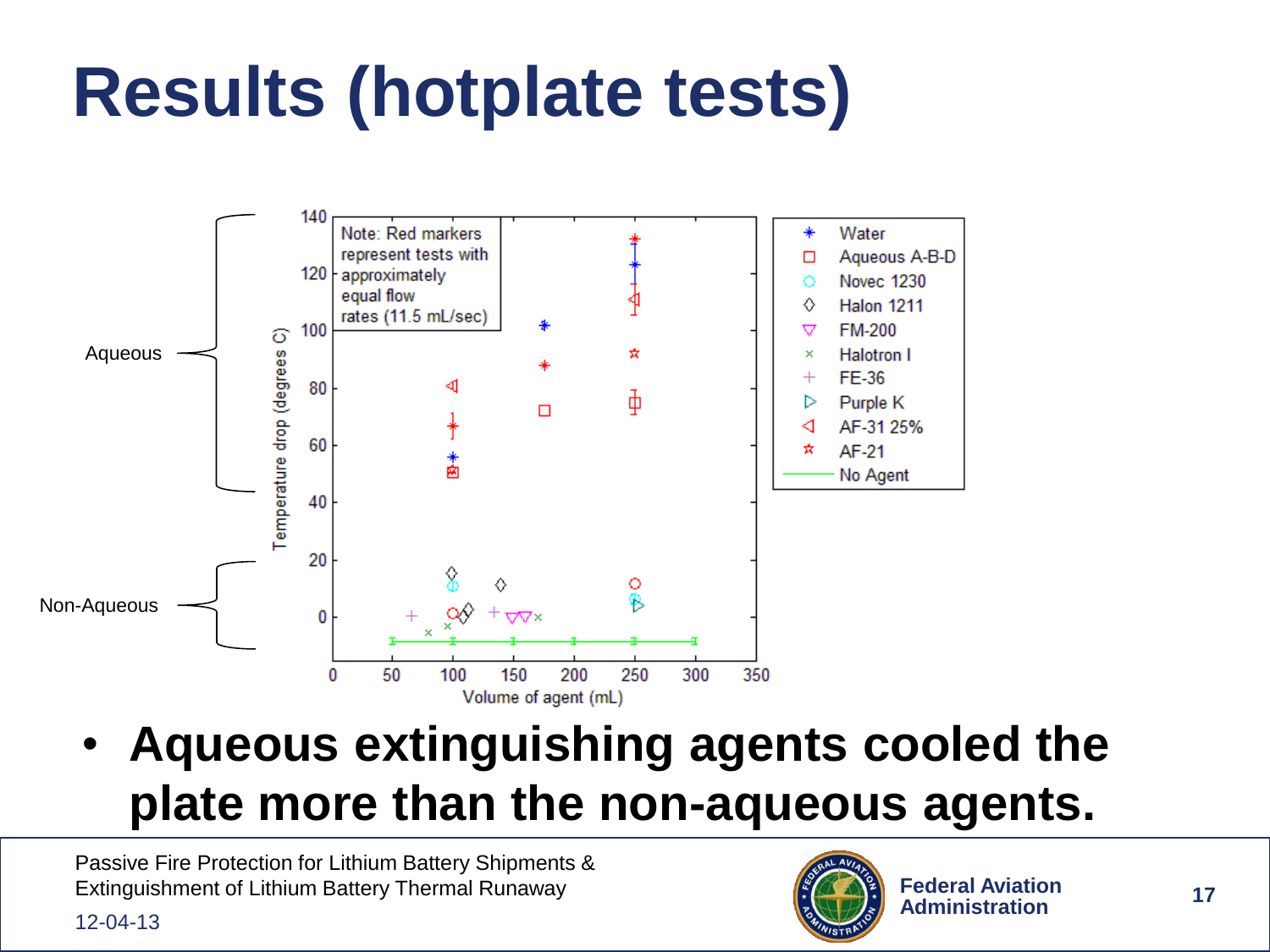#### **Results (hotplate tests)**

![](_page_17_Picture_1.jpeg)

Halon Aqueous A-**Novec** Water **FM-200** 1211 **B-D** Agent 1230

![](_page_17_Figure_3.jpeg)

FE-36  $AF-21$ Halotron I Purple-K AF-31 25% (aqueous) (aqueous)

#### Application of each agent to the hotplate

Passive Fire Protection for Lithium Battery Shipments & Extinguishment of Lithium Battery Thermal Runaway

![](_page_17_Picture_7.jpeg)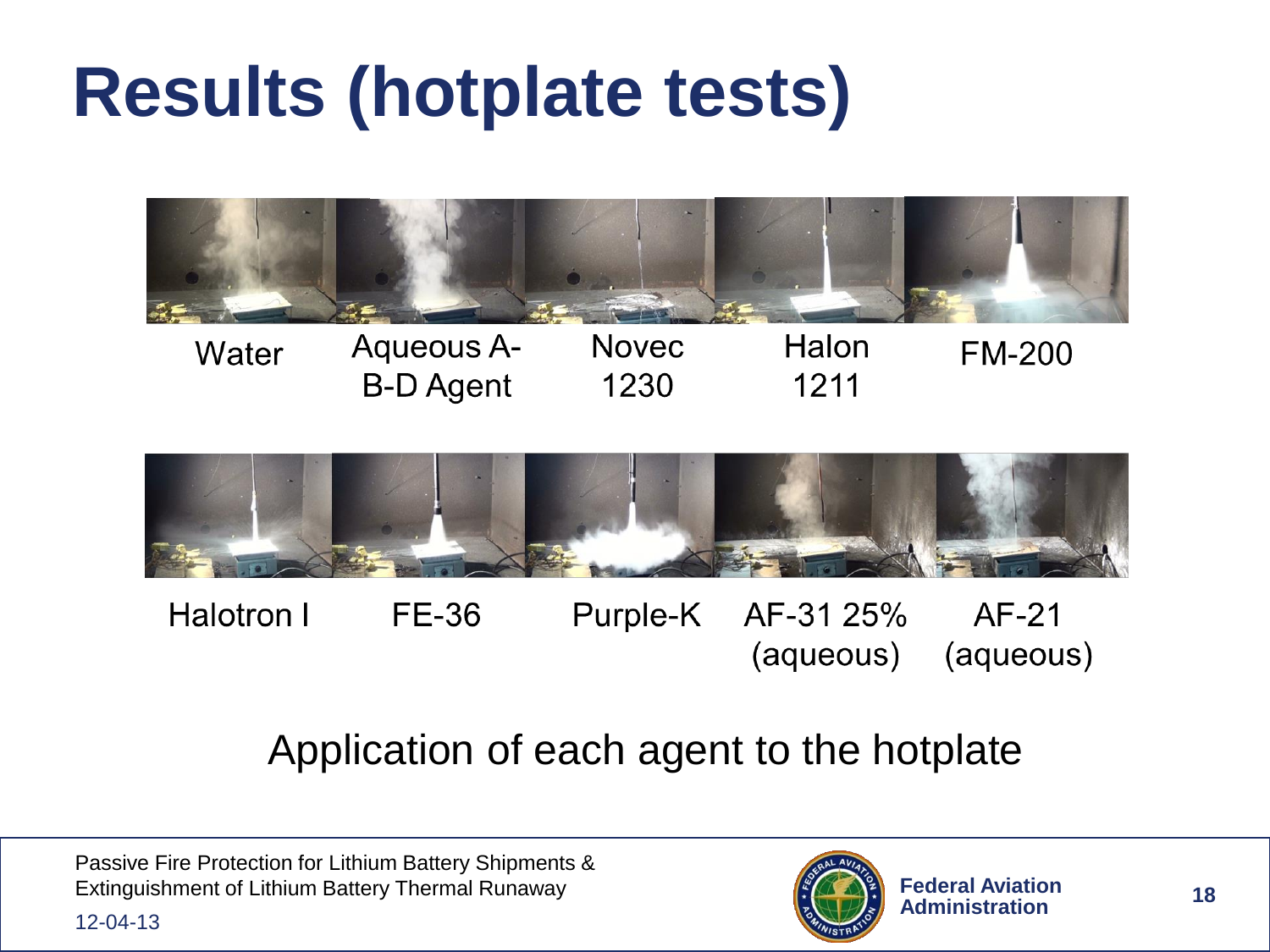## **Results (extinguishment)**

#### • **Streaming Tests**

- Lithium-ion cells failed to propagate with aqueous streaming agents.
- Lithium-ion cells continued to propagate with nonaqueous streaming agents.
- Lithium-metal cells failed to propagate with aqueous and non-aqueous streaming agents. (Note: propagation continued with one test of purple-k, one of Halotron I and one of FE-36)

![](_page_18_Picture_6.jpeg)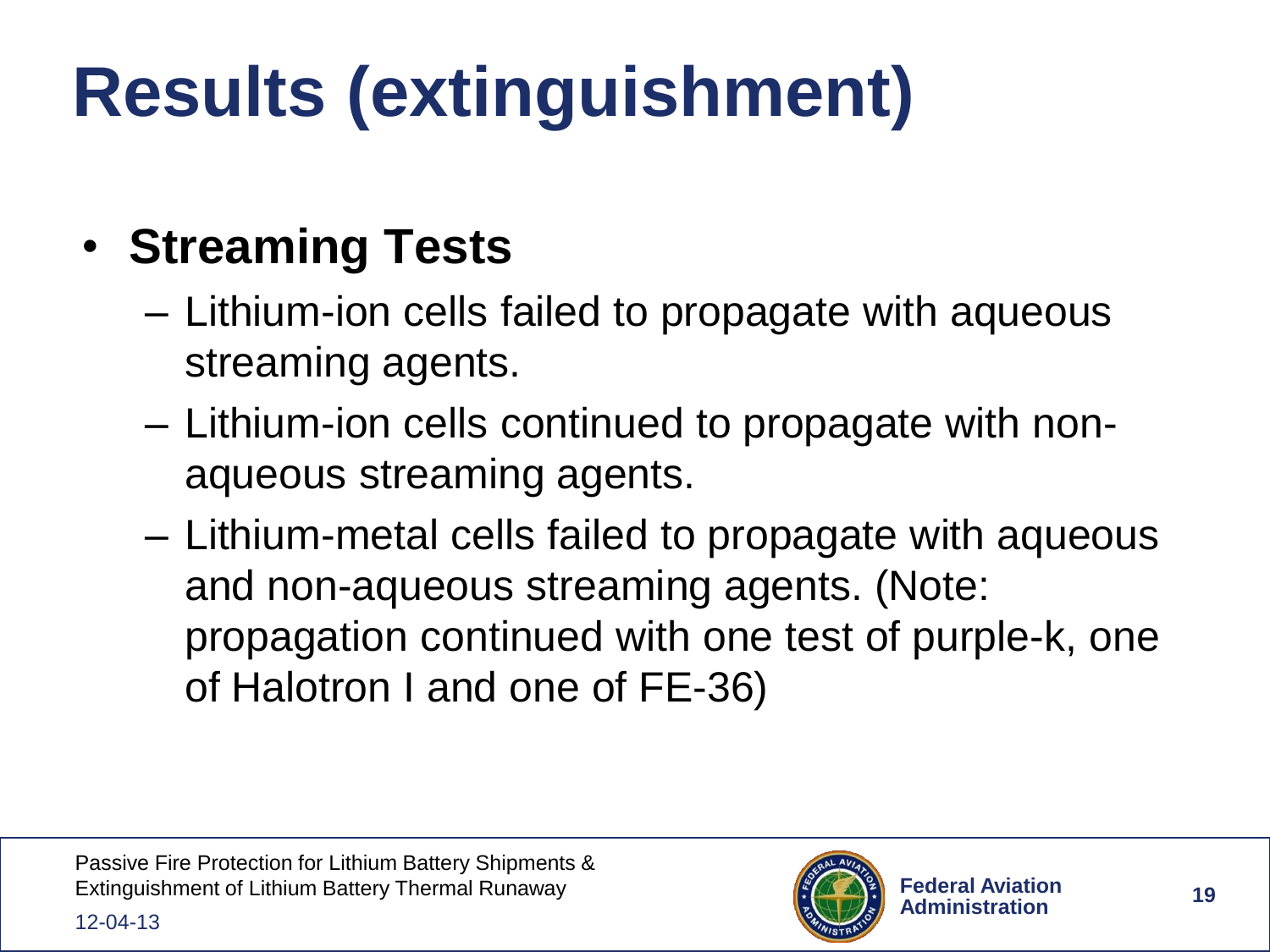#### **Results (extinguishment)**

• **The lithium-metal cells generally showed one of four behaviors during thermal runaway.**

![](_page_19_Picture_2.jpeg)

Vent holes were in alternate locations.

![](_page_19_Picture_4.jpeg)

Cell vented through pre-existing vent holes at the positive terminal.

![](_page_19_Picture_6.jpeg)

Internal components were partially ejected.

![](_page_19_Picture_8.jpeg)

Internal components were fully ejected.

Shown in order of most common to least common

Passive Fire Protection for Lithium Battery Shipments & Extinguishment of Lithium Battery Thermal Runaway

![](_page_19_Picture_12.jpeg)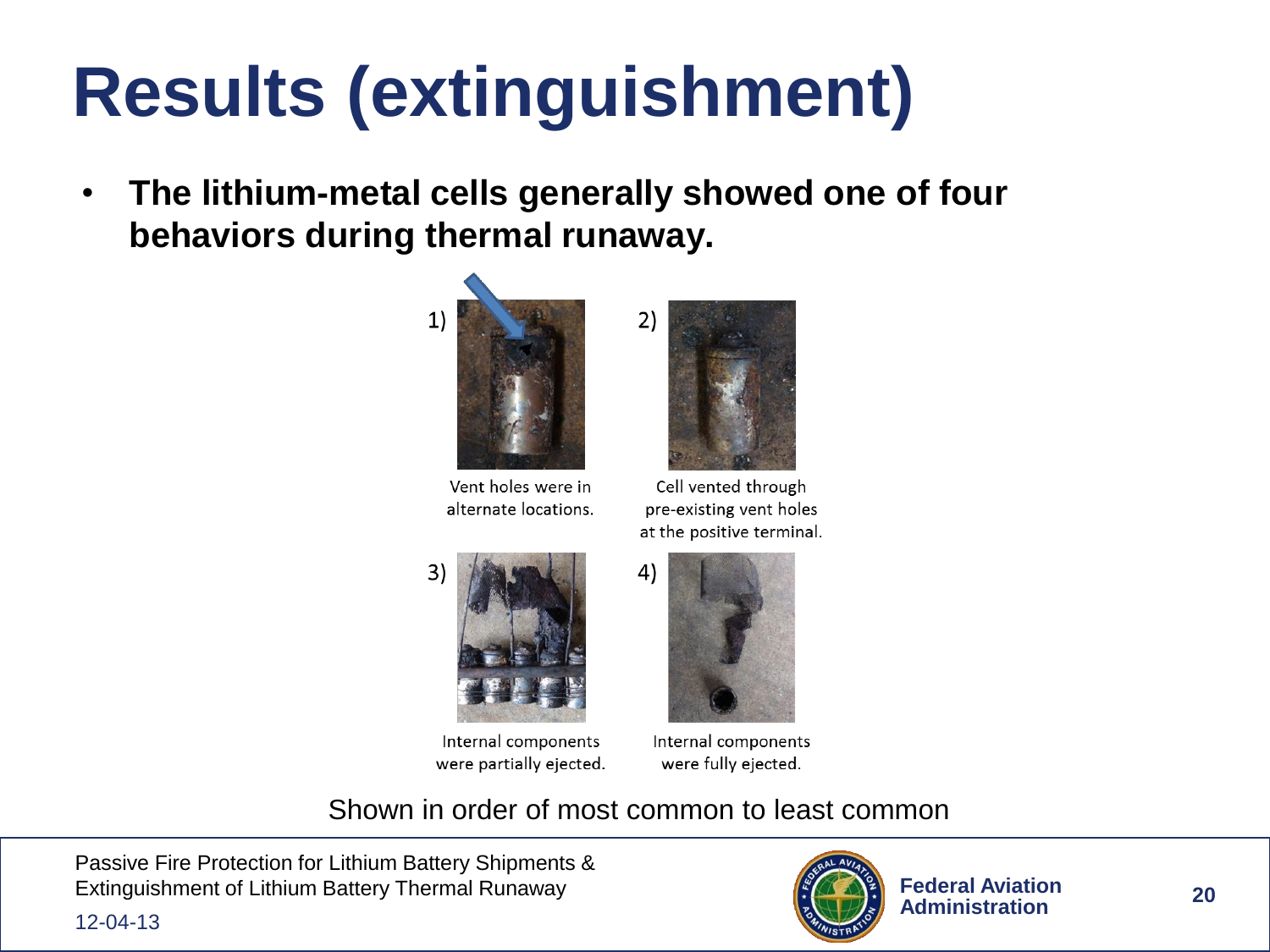# **Summary (extinguishment)**

- **Aqueous agents cooled the hotplate more than non-aqueous agents.**
- **Aqueous agents were more effective at stopping propagation in lithium-ion and lithium-metal cells.**

![](_page_20_Picture_4.jpeg)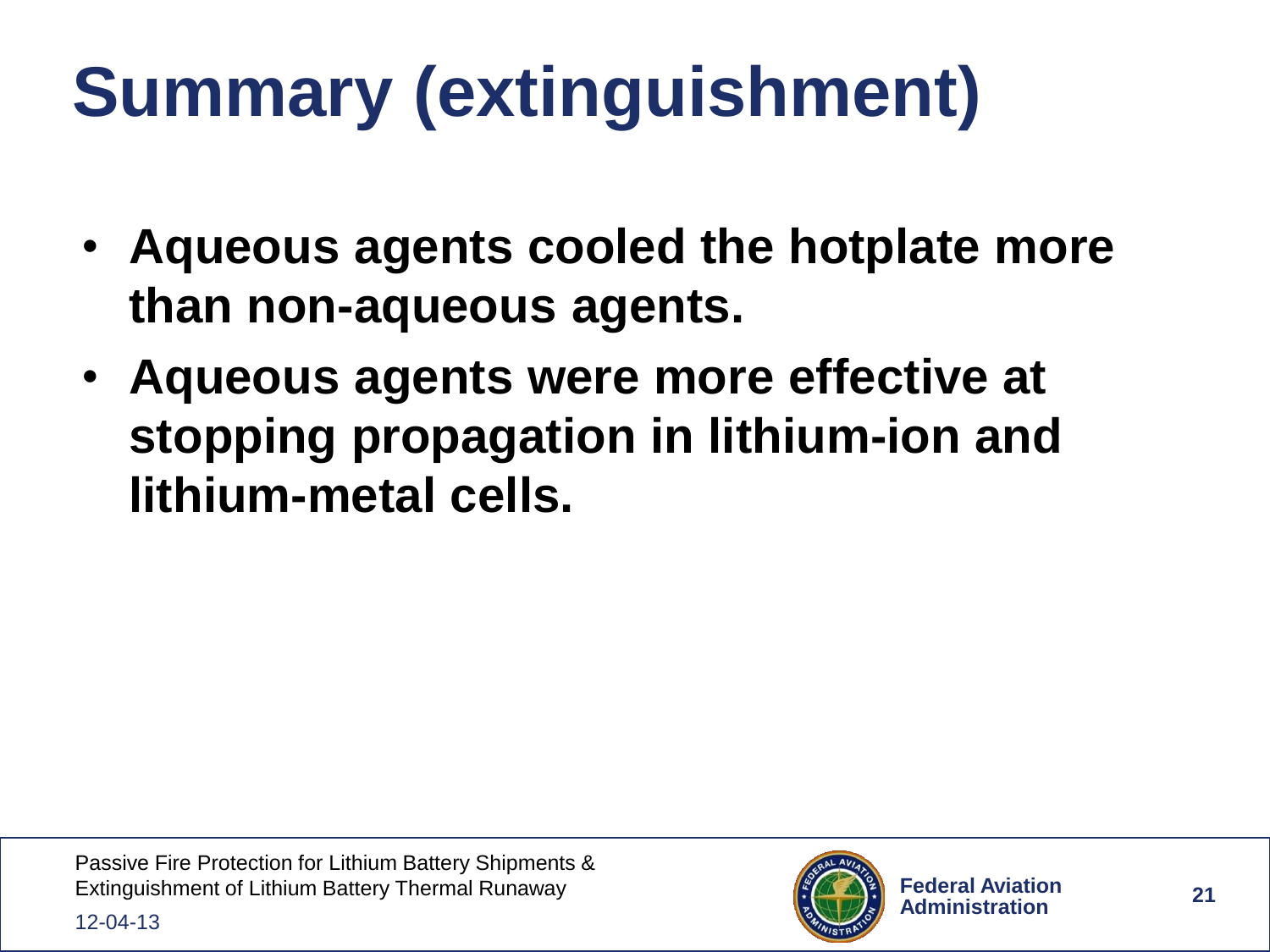#### **Future Tests**

- **Perform cardboard (as shipped) tests with another Lithium-ion chemistry**
- **Perform packaging tests with lithium-metal cells.**
- **Vary the packaging separation distance between each cell.**
- **Once conditions that prevent cell propagation are determined they may be verified with a full box test.**

![](_page_21_Picture_6.jpeg)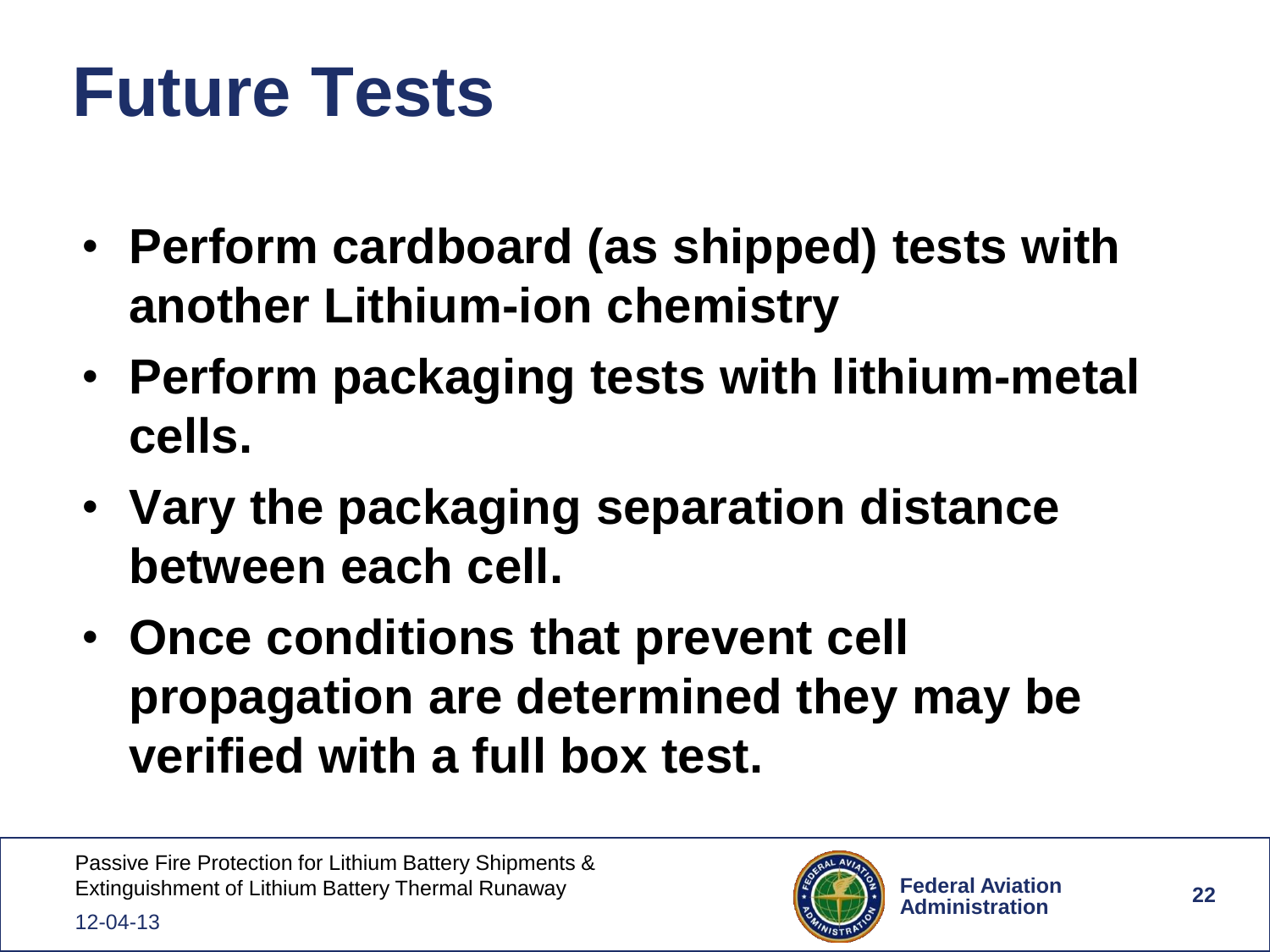#### **Questions or Suggestions?**

#### • **Contact**

- Thomas Maloney
- Office: 609-485-7542
- Thomas.ctr.Maloney@faa.gov

![](_page_22_Picture_6.jpeg)